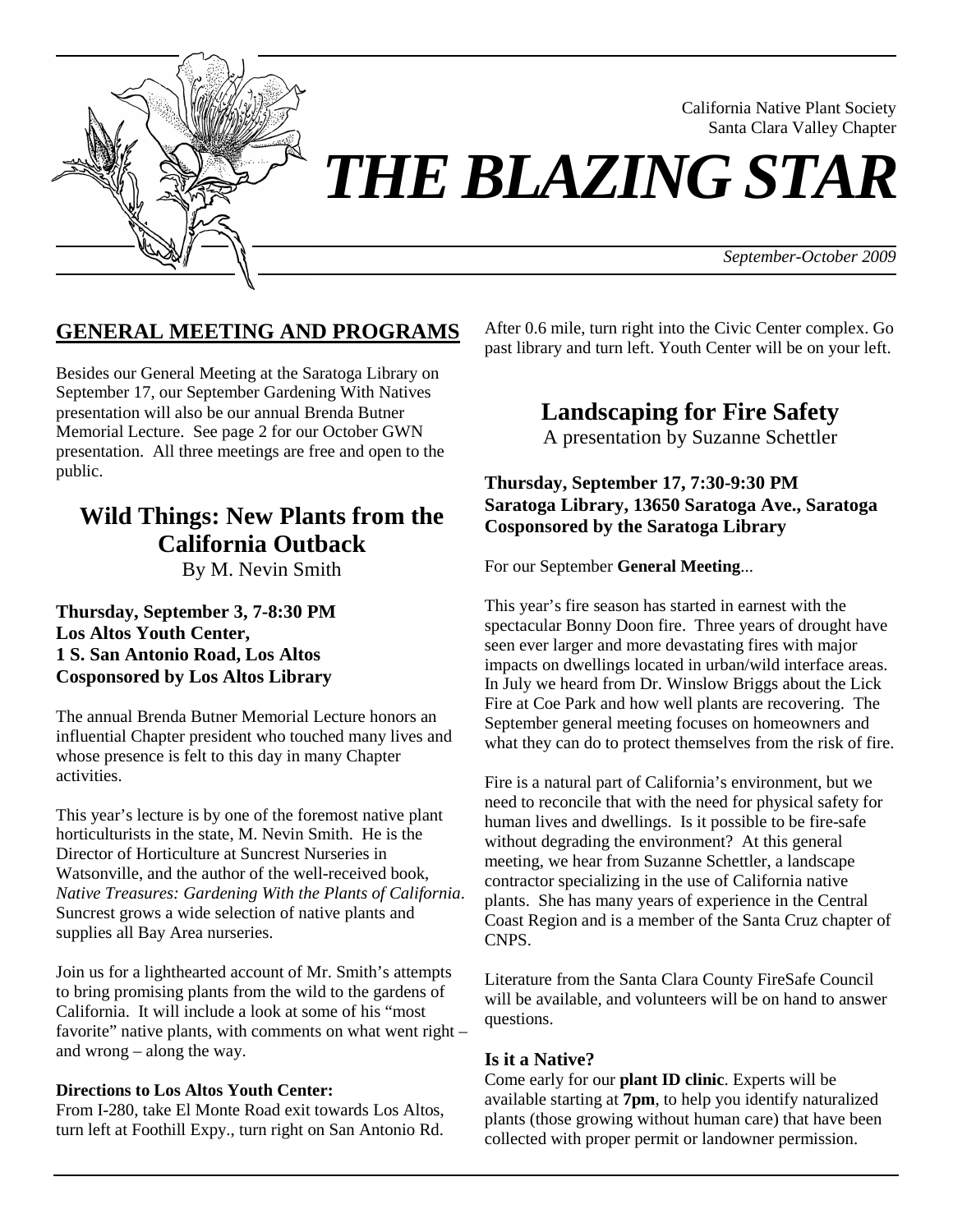**Directions:** From Highway 85 (North and South): take the Saratoga exit. At the light, turn on Saratoga Avenue (northbound travelers turn left on Saratoga Ave; southbound travelers turn right on Saratoga Ave). Go past the light at Fruitvale. The library will be on your left.

CNPS general meetings are free and open to the public. For additional information, visit **www.cnps-scv.org**, or contact Chapter President Kevin Bryant at mtngreen17@verizon.net or (408) 353-8824.

#### **Save the Date!**

Our November Chapter General Meeting will include our **annual potluck dinner and Chapter elections**. It will be held on **Saturday, November 14** at the Shoup Garden House in Los Altos.

## **CHAPTER ACTIVITIES**

### **Fall Native Plant Sale October 17 Call for Volunteers**

Our Fall Native Plant Sale will be held on **Saturday, October 17, from 10am to 3pm** at our Hidden Villa nursery. Once again we're asking everyone who can to come and help with the sale. Most of the jobs listed below don't require expert knowledge of plants, and **you can choose to work one or two hours** or all day.

Before the sale, you can help during our **Wednesday** work sessions at the nursery from **noon to 3pm**. Special nursery work days will also be held before the sale to help prepare the nursery and label plants. We'll work from **noon to 3pm** on **Wednesday through Friday, October 14, 15, and 16**.

On the day of the sale, we will need people to:

- Help set up before the sale (starting at **8am**)
- Help with parking
- Answer customers' questions about the plants and help them decide which plants to purchase
- Write up the sales tags before customers go to the cashiers to pay for their plants
- Work as cashiers
- Help customers take their purchases to their cars and bring back the wagons and carts to the nursery
- Help clean up after the sale (**3-4pm**)

The plant sales are always lots of fun to work at, and we provide **lunch** to volunteers. Please sign up with the following coordinator(s) depending on your interest:

**Horticultural consultation and miscellaneous**:

Ann Harding (408) 260-2271, Ann.Harding@att.net Ray Deutsch (650) 365-6136, henrymarsh@yahoo.com

#### **Writing sales tags and/or cashiering:**

Georgia Stigall (650) 941-1068, GeorgiaStigall@yahoo.com

**Parking (directing customers in the lot):**  Stephen Buckhout (408) 255-6233, yscottie@pacbell.net

**Directions**: Hidden Villa is located on Moody Road west of Foothill College. From Hwy. 280 in Los Altos Hills, take the Moody Road exit and head west. Two miles west of Foothill College, look for the Hidden Villa sign and driveway on the left. Follow the directions of the parking monitors as to where to park. The Native Plant Nursery is at the greenhouse just beyond the visitor center.

For those coming to the sale to purchase plants, please bring boxes and/or reusable shopping bags in which to carry home your purchases.

### **Gardening with Natives**

Gardening with Natives (GWN) is a special interest group within the Chapter, and includes a mix of seasoned native plant gardeners as well as beginners. The group is open to all, and newcomers are always welcome. For the **September** GWN presentation please see page 1.

**From Lawns to Meadows** 

By Alexandra Von Feldt

#### **Thursday, October 1, 2009, 7-8:30 PM Milpitas Library, 160 N Main Street, Milpitas Cosponsored by Milpitas Library**

Want to conserve water and convert your lawn into a more sustainable native meadow? In our third drought year, many people are looking for ways to use less water and energy in their gardens. Come to this presentation to see examples of meadows that have replaced traditional lawns and discuss what plant combinations work for different situations.

Alexandra Von Feldt is a resident of Portola Valley and has been a native gardener for six years. Her garden has been featured on the Going Native Garden Tour. She is the cochair of the Friends of Sausal Creek, and has worked on the Portola Valley Town Center native landscaping and creek restoration.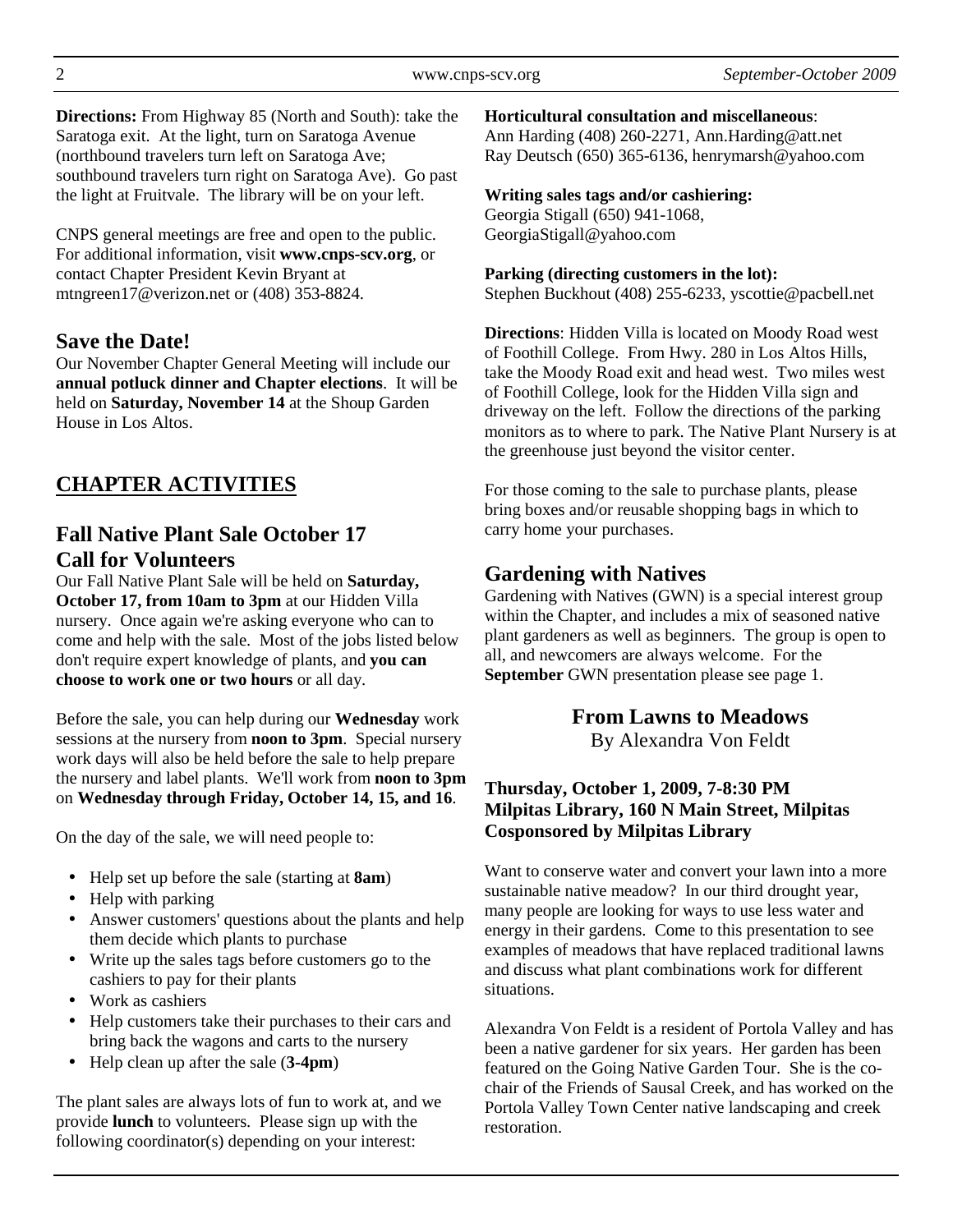#### **Directions to Milpitas Library:**

From Highway 680 (North and South): Take the Calaveras Boulevard (237) exit WEST. Make a right turn at the Main Street off-ramp. The library is at the end of the off ramp.

From Highway 880 (17) (North and South): Take the Calaveras Boulevard (237) exit EAST. Make a left turn at Abel Street then a right turn on to Weller Lane. The library is at the end of Weller on Main Street on the right.

For more information on the Gardening with Natives group, visit its website at **www.GardeningWithNatives.com**. GWN maintains a Yahoo group with over 700 members, a true resource for native plant gardeners in our area. To join the Yahoo group, visit **groups.yahoo.com/group/ GardeningWithNatives**. To contact the GWN Steering Committee, email GardeningWithNatives@yahoo.com or call Arvind Kumar at (408) 715-7020.

### **Native Hill Garden at Foothill College**

Our Chapter maintains a large California native plant garden called Native Hill at Foothill College in Los Altos Hills. Volunteers plant, weed, mulch and prune the plants on occasional Saturday and Sunday morning workdays.

If you would like to volunteer at the garden or be added to the email list to be notified of upcoming workdays, contact Phil Higgins at phidor@juno.com or (650) 941-4752.

### **Keying with Natives**

Join other native plant enthusiasts in a fun and educational atmosphere, as we hone our skills at plant identification (aka "keying"). We meet **6:30pm-8:30pm** usually on the **last Friday** of each month.

Upcoming meetings are **September 25** and **October 30** at the PCC building in Palo Alto. For details, contact David "Tex" Houston at tex009@sbcglobal.net or Sally Casey at (408) 377-0989.

### **Chapter Member Seeks Plant Photos**

Editor's note: Helen Popper is a long-time Chapter member, and she is seeking our help for her native gardening calendar project.

She writes: I'm mainly looking for beautiful, highresolution photos of plants in garden settings, but I'd also love photos from the wild that do a good job showing off plants' garden worthy attributes. In addition, I could use some shots of various plant communities at their best – shots that say "I am chaparral," or "This is oak woodland!" etc.

Other ideal photos would be garden-setting shots of plants selected from a single-plant-community. I'm in need of photos from all areas of the state.

Photographers can either email me photos or a link to where I can view them. It would also be helpful to have the plant or community name; location; and time of year. My email address is: native.garden.calendar@gmail.com.

### **BAEDN -- A New Strategy for Invasives**

*By Don Mayall, Chair, Rare Plants, Santa Clara County* 

In 1984, a member of our Chapter discovered an unknown tarweed-like plant along the railroad tracks near Alviso in Santa Clara County. It was not even in the Jepson Manual. It was identified as stinkwort, (*Dittrichia graveolens*), an invasive nonnative from Europe. Little attention was paid to it by land managers, although it had been a pest plant in Australia for the past 150 years. It subsequently spread rapidly in the county forming a dense monoculture in wetlands, vacant fields, and along trails. It is now a serious problem to the Santa Clara Valley Water District and the County Parks and Recreation Department.

In 2004 a grass was noted growing under the redwoods at Thornewood Open Space Preserve in San Mateo County. A perennial bunchgrass, it seemed a lot like native grasses, but was checked out and discovered to be slender false brome (*Brachypodium sylvaticum*), a nonnative from Europe that had already spread through 10,000 acres in Oregon. Because of quick work by the Open Space District and the County Department of Agriculture, this infestation is being brought under control before it spreads widely.

The moral of these stories is that if an invasive plant is detected, its potential to become invasive is recognized, and responsible authorities are notified early enough, widespread environmental damage and costly control programs can be avoided. The California Invasive Weed Action Plan identifies early detection and rapid response as the single most important element for coping with pest plant invasion.

A new effort, the **Bay Area Early Detection Network (BAEDN)**, has just been launched in the nine-county area around San Francisco Bay. This project has received funding from several sources, including the National Fish and Wildlife Foundation, the US Fish and Wildlife Service and the California Department of Food and Agriculture. BAEDN provides a system for easily reporting sightings of invasive plants and getting them into the Calflora Database.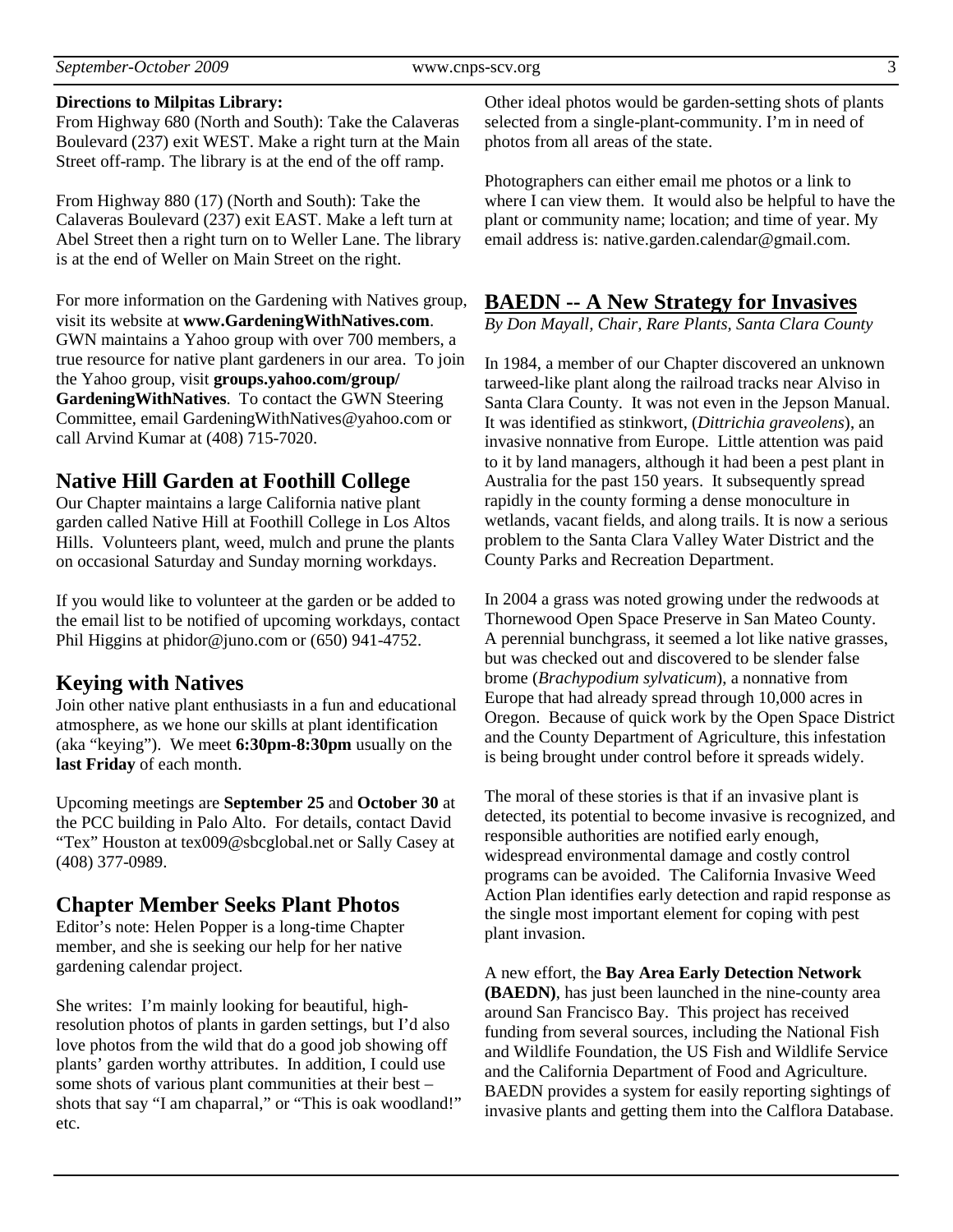Chapter members are encouraged to report detections by going to the project's website, **www.BAEDN.org**. Occurrences reported by us and others can be analyzed and resources made available for quick eradication of the most dangerous infestations before they spread.

You can learn more by going to **www.BAEDN.org**.

## **CHAPTER SERVICE OUTINGS**

#### **Habitat Restoration at Edgewood Park**

Join us as we restore sensitive habitats at Edgewood Park and enjoy late season wildflowers. Weeding sessions take place at the following times:

- **Friday mornings** throughout the year, starting at **9am**
- **Wednesday evenings** during daylight savings time starting at **5:30pm**. Since DST ends November 1 for 2009, our last Wednesday session will be **October 28**.

Our last spring/summer Saturday session for the season will be on **Saturday, September 26 at 9am**. This will be a special outing for National Public Lands Day.

For details, including schedules and meeting places, see our Weed Warriors website at **edgewood.thinkersrus.net**, contact Paul Heiple at (650) 854-7125 or pheiple@ gmail.com, or email John Allen at jcakwa@earthlink.net.

#### **Fountain Thistle Restoration October 24**

As part of the GGNRA Endangered Species 2008 Big Year, the Santa Clara Valley and Yerba Buena Chapters of CNPS committed to eliminate pampas grass that was displacing the federal- and state-listed endangered species fountain thistle, *Cirsium fontinale* var. *fontinale* from the serpentine seep at the junction of Interstate 280 and Highway 92.

We had many volunteers from both chapters for two highly successful work parties in May and October 2008. Caltrans has done a good job holding up its end of the partnership and we need at least one more bash before giving the pampas grass the *coup de grâce*. Beyond that we'd like to restore other components of the ecosystem, an ongoing task.

Please join co-leaders Jake Sigg and Ken Himes and other volunteers from our two chapters on this energizing event, **Saturday, October 24 from 9am to Noon**. Contact Jake at jakesigg@earthlink.net or (415) 731-3028 to **register** and receive detailed location and parking instructions.

## **CHAPTER FIELD TRIPS**

Chapter field trips are free and open to the public. They are oriented to conservation, protection and enjoyment of California native plants and wildlife, and we adhere to all rules and guidelines for the lands on which we are visiting.

**In our region it is very important to be prepared for hiking on rugged & steep terrain, wide temperature ranges and rapidly changing conditions at any time of year. All participants should wear sturdy footwear and carry sufficient water, sun protection, food, clothing layers, personal first aid and other supplies you may need. If you have any questions about your ability to participate in a particular field trip, please contact the trip leader in advance.** 

#### **Sun Sep 20 Bonny Doon Ecological Preserve**

Join Kevin Bryant on a hike through this local botanical hotspot, which burned in the intense 520 acre Martin Fire of 2008. The preserve was strongly impacted, with nearly all vegetation burned. Although we may not see many species in bloom at this time of year, we will witness the regeneration and rebirth of endemic species like the silverleaf manzanita (*Arctostaphylos silvcola*), heart-leaf manzanita (*Arctostaphylos andersonii*), Santa Cruz cypress (*Callitropsis abramsiana*), and Ben Lomond wallflower (*Erysimum teretifolium*). We will also see fire-followers and more common species in great profusion.

We'll **meet at 11am**, and the hike is expected to last until **3pm**, and will be approximately 3 to 4 miles, with less than 300 ft. elevation gain.

Due to the sensitive habitat here, attendance will be limited to 15 people. Please contact Kevin Bryant to **reserve your space** and receive further details about the trip, at mtngreen17@verizon.net, or (408) 348-9470.

#### **Sun Oct 4 Purisima Creek Redwoods Preserve**

Join us for an early fall hike under the tall redwoods and hardwoods of this beautiful Open Space Preserve near Woodside. We will car shuttle (no-host) from the north ridge end and hike about 6 miles, ending along Purisima Creek.

We expect to see a variety of plants along this west side of the Santa Cruz Mountains. The hike is moderate to strenuous, so please be sure to wear good hiking shoes and bring plenty of water. Pack a lunch too, as we will stop midway.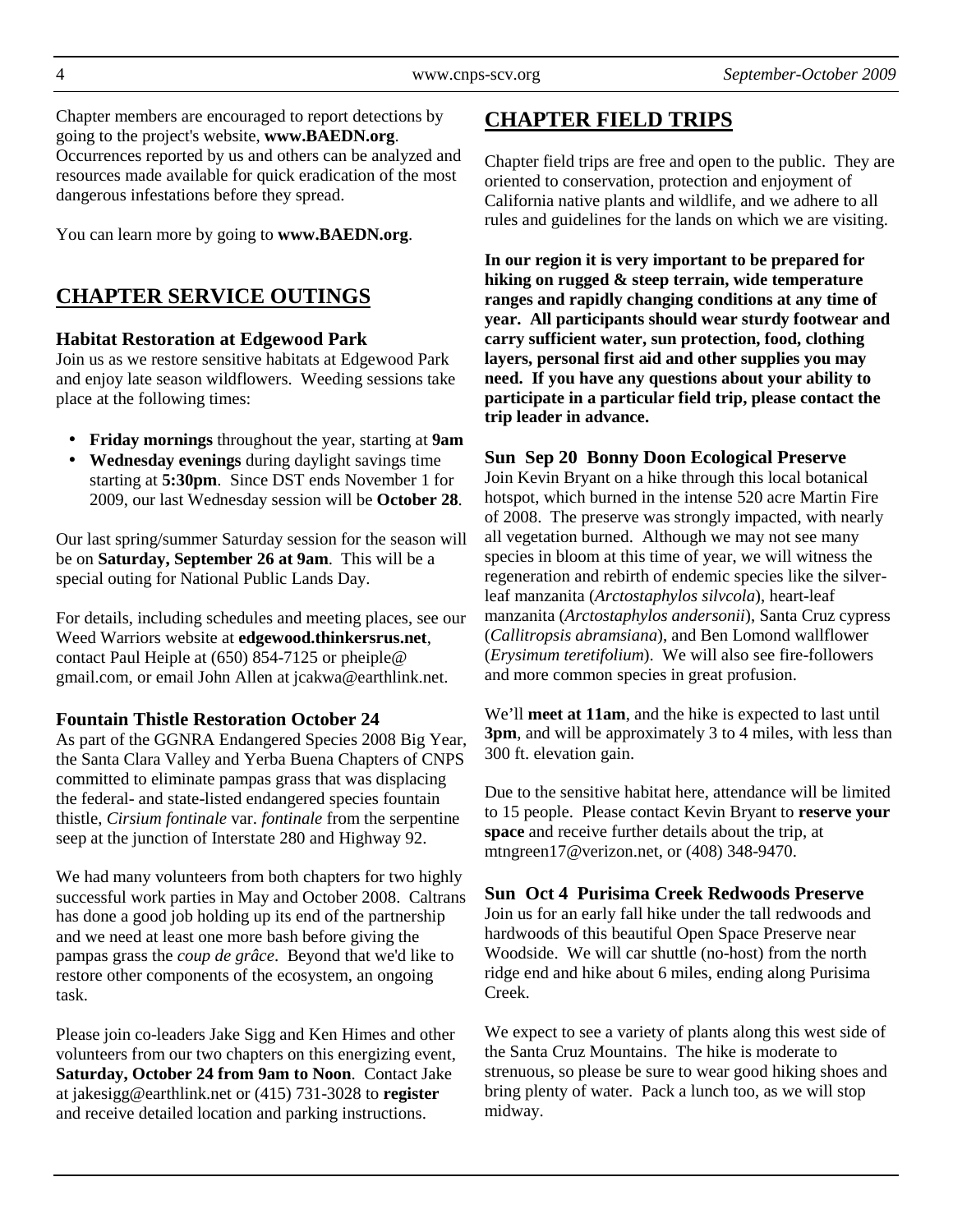We will have an **early start, meeting at 8:30am** at one of the trailheads. We will work out a no-host car shuttle a few miles up the road, so we can actually start hiking at 9am. We expect to be back at the cars **by 4pm**. The trip is limited to 15 people.

Please contact trip leaders Carolyn Dorsch at cdorsch1@aol.com or (650) 804-6162; or Michael Yantos at yantosarchitect@att.net or (650) 743-2807, to **reserve your space**, and to receive a detailed trip description.

#### **Sun Oct 25 Fall Creek Unit of Henry Cowell Redwoods State Park**

Join leaders Ken Himes and Joe Cernac on a 9.3 mile loop to see Big Ben Tree, a large redwood on a beautiful forested ridge. Besides upland habitat, we can expect to see a variety of ferns along Fall Creek and maybe some fall color.

Expect a steady hiking pace as this loop is longer than most CNPS hikes. We'll **meet at 10am**; allow **six hours** to complete the loop. The elevation gain and loss is about 1,000 Feet.Bring a lunch and plenty of water, and layered clothing is recommended.

**Directions**: From downtown Felton, the parking lot is less than one mile northwest of Hwy. 9 on Felton-Empire Road. For more information contact Ken at (650) 591-8560 or Joe at (408) 292-5465.

### **NEWSLETTER CORRECTION**

*By Agi Kehoe, Chapter Member* 

In the previous *Blazing Star*, Toni Gregorio-Bunch's name was accidentally left out from the credits under the page 2 photo at the section discussing the volunteers at the Redwood City's World Environment Day Fiesta. As mentioned, she took the published photo, but it was she and Rose Rockwood who set up the entire booth before Georgia Stigall and Agi Kehoe arrived, recruited me, and was there helping during the whole time.

And, among other things, with her iPhone, we were able to look up the habitat/community of one of the displayed plants. Am I forgetting anything? So, Toni deserves much credit -- despite her modesty.

#### **ANNOUNCEMENTS**

*News and Activities from Other Organizations*

## **Santa Clara Valley Audubon Society Wildlife Education Day October 24**

Families are invited to join SCVAS and over a dozen other environmental organizations, including our Chapter of CNPS, to celebrate nature and wildlife. There will be live animals, educational presentations, a poster contest, and many hands-on activities, including nestbox and bird feeder building.

**Saturday, October 24, 10am - 2pm**  McClellan Ranch Park in Cupertino Park at Monta Vista High School, 21840 McClellan Road Free Shuttle and Parking (408) 252-3740 - **www.scvas.org** 

### **Shorebird Walk at Charleston Slough (Oct. 24)**

For "early birds," the event includes a guided shorebird walk at the Charleston Slough in Mountain View's Baylands at **8am**. Following the walk, participants will caravan to Wildlife Education Day festivities in Cupertino. RSVP is required for the walk only.

## **CHAPTER OFFICERS FOR 2009**

To learn more about volunteering with the Chapter, to ask any other questions or to give suggestions, please contact one of our officers listed below.

| <b>Title</b>     | <b>Name</b>   | <b>Phone</b> | <b>Email</b>   |
|------------------|---------------|--------------|----------------|
| <b>President</b> | Kevin         | (408)        | mtngreen $17@$ |
|                  | <b>Bryant</b> | 353-8824     | verizon.net    |
| Vice             | Arvind        | (408)        | chhaprahiya@   |
| <b>President</b> | Kumar         | 715-7020     | yahoo.com      |
| <b>Recording</b> | Leighton      | (650)        | LeightonNakata |
| <b>Secretary</b> | Nakata        | 947-9989     | @yahoo.com     |
| <b>Treasurer</b> | Paul          | (650)        | pheiple@       |
|                  | Heiple        | 854-7125     | gmail.com      |
| Past             | Judy          | (408)        | judy@          |
| <b>President</b> | Fenerty       | 655-3493     | fenerty.com    |

To join our Chapter email list please send your request to judy@fenerty.com.

**DEADLINE FOR THE NEXT** *BLAZING STAR* 

## **Saturday, October 3, 2009**

**Email: mattsson@surfpix.net Phone: (408) 255-3767**